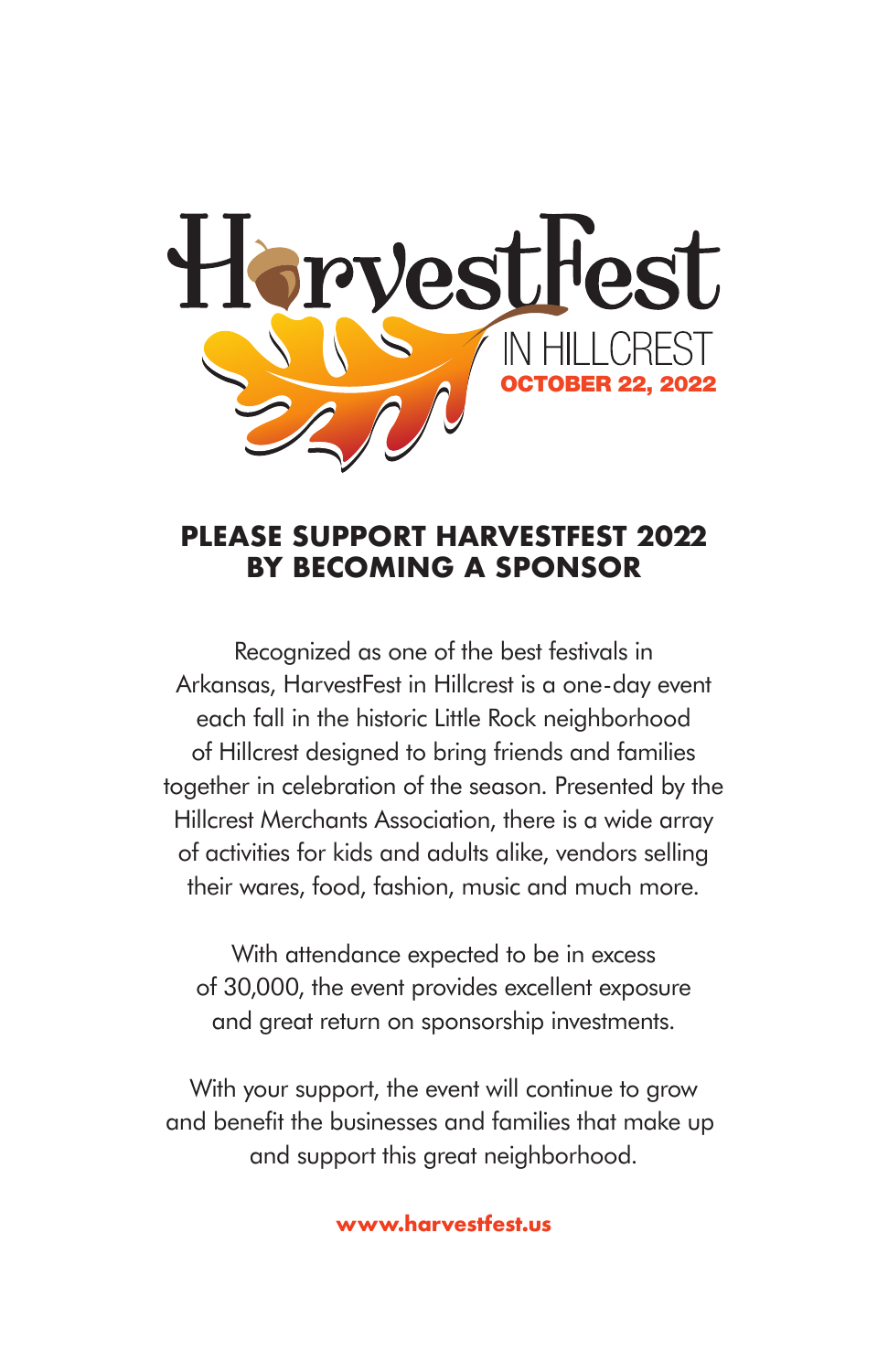# **SPONSORSHIP LEVELS**

### **HARVESTFEST CHAMPION** (\$7,500)

The HarvestFest Champion is an exclusive sponsorship level that receives many benefits as well as recognition before, during and after the festival:

- All official communication identifying the festival as "HarvestFest presented by (champion sponsor)"
- A sponsored Facebook post announcing the HarvestFest Champion as presenting sponsor and linking to the sponsor's Facebook page
- Signage at the festival prominently featuring the HarvestFest Champion's logo
- Announcements made from the stage(s) recognizing the HarvestFest Champion
- A free vendor booth at HarvestFest
- One year of free membership in the Hillcrest Merchants Association
- 10 VIP wristbands for access to the VIP area, featuring free food and drinks
- A 1/2 page ad in the Hillcrest Life magazine (or comparable publication)

Additionally there are many year-long benefits including:

- Banner and name/logo recognition in printed advertising at July 4th Ice Cream Social and Holidays in Hillcrest
- Year-long recognition on the HMA website as a neighborhood sponsor

### **HARVESTFEST HERO** (\$5,000)

HarvestFest Heroes sponsor the concert and stage and receive:

- 8' banner flanking each side of stage
- All official communication identifying the concert with the sponsor's name featured
- A sponsored Facebook post announcing the HarvestFest Hero and linking to the sponsor's Facebook page.
- Opportunities to promote the sponsor's brand from the stage, including announcing bands and holding promotional events or contests
- Publicized on HarvestFest & Hillcrest Residents Association websites, in printed material & on-site at HarvestFest
- 1/4 page sponsor ad in HarvestFest edition of Hillcrest Life magazine (or comparable publication)
- 8 VIP wristbands

## **VIP PAVILION**

#### **VIP SPONSORSHIP PAVILION FOR SPONSORS DONATING**

**\$500 OR MORE –** These sponsors will be issued wristbands to our exclusive VIP Pavilion where they can relax while enjoying complimentary food & drink. Extra wristbands may be purchased for an additional \$20 each.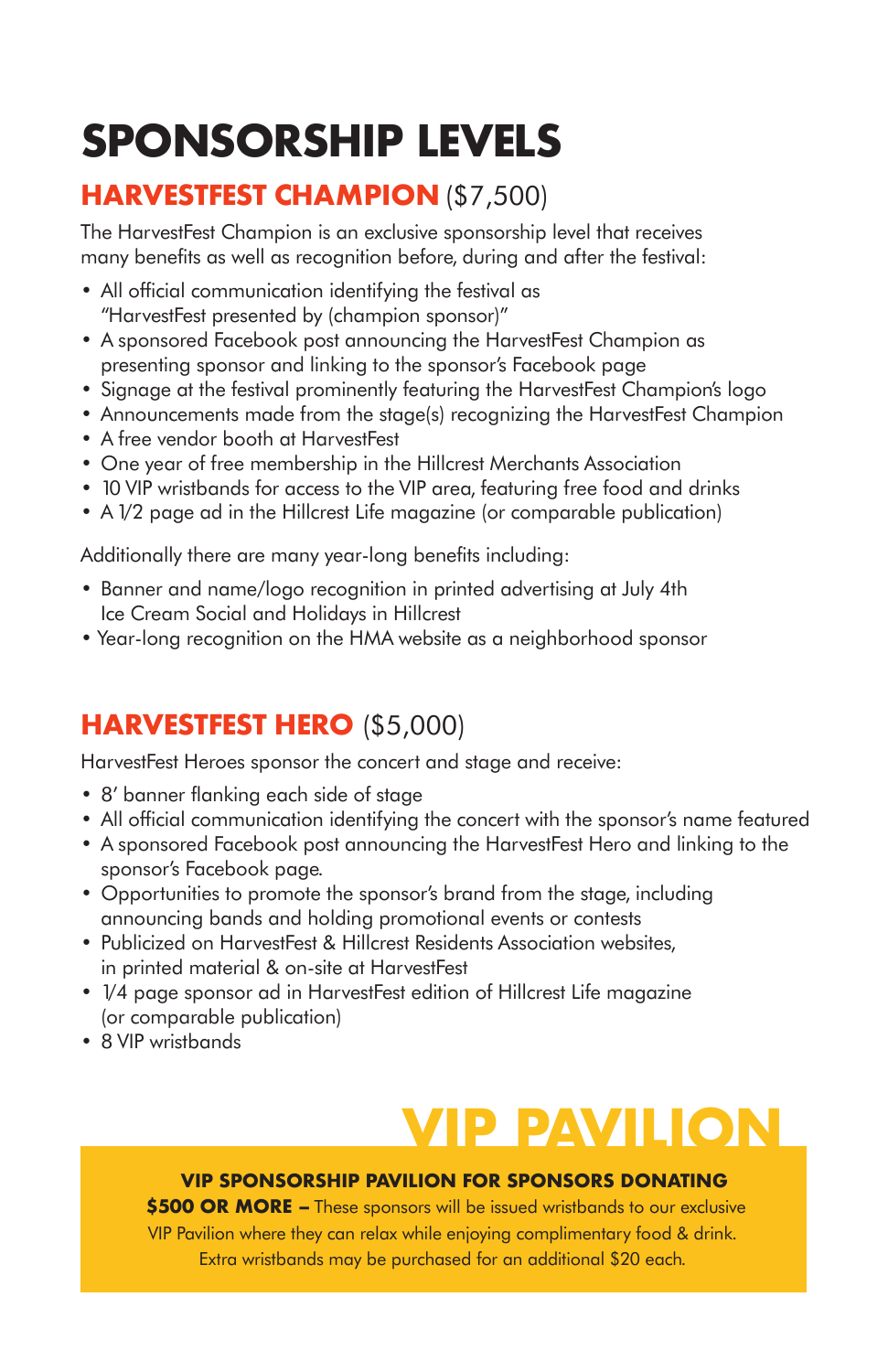#### **HARVESTFEST NEIGHBOR** (\$2,000-\$2,500)

HarvestFest Neighbors sponsor an event such as the Cornhole Tournament, Beer Garden, VIP Area, or Dog Show and receive:

- Event banner with sponsor name and logo
- Facebook post announcing the HarvestFest Neighbor and linking to the sponsor's Facebook page
- **A limited number of HarvestFest Neighbors will have the option of sponsoring an event or feature at the festival (first come, first served)**
- Publicized on HarvestFest & Hillcrest Residents Association websites, in printed material & on-site at HarvestFest
- 1/8 page sponsor ad in HarvestFest edition of Hillcrest Life magazine (or comparable publication)
- 4 VIP wristbands

#### **HARVESTFEST FRIEND** (\$500)

HarvestFest Friends sponsor a specific band and receive:

- Sponsor banner displayed during band's set and sponsor recognition in the band's introduction
- Facebook post announcing the HarvestFest Friend and linking to the sponsor's Facebook page
- Publicized on HarvestFest & Hillcrest Residents Association websites, in printed material & on-site at HarvestFest
- 1/16 page sponsor ad in HarvestFest edition of Hillcrest Life magazine (or comparable publication)
- 2 VIP wristbands

#### **HARVESTFEST HELPER** (\$150)

- Publicized on HarvestFest & Hillcrest Residents Association websites
- Option to purchase 1/8 page ad in HarvestFest edition of Hillcrest Life magazine at a discounted rate

HarvestFest 2022 will be advertised in local/regional interest publications, buzzing via social media, listed on calendars published throughout the state, featured editorial sent to all residents of the Hillcrest neighborhood and will be promoted on yard signs, posters and fliers throughout the area prior to this year's event.

**A PORTION OF OUR PROCEEDS WILL BE DONATED TO THE FRANCIS ALLEN SCHOOL FOR EXCEPTIONAL CHILDREN.**